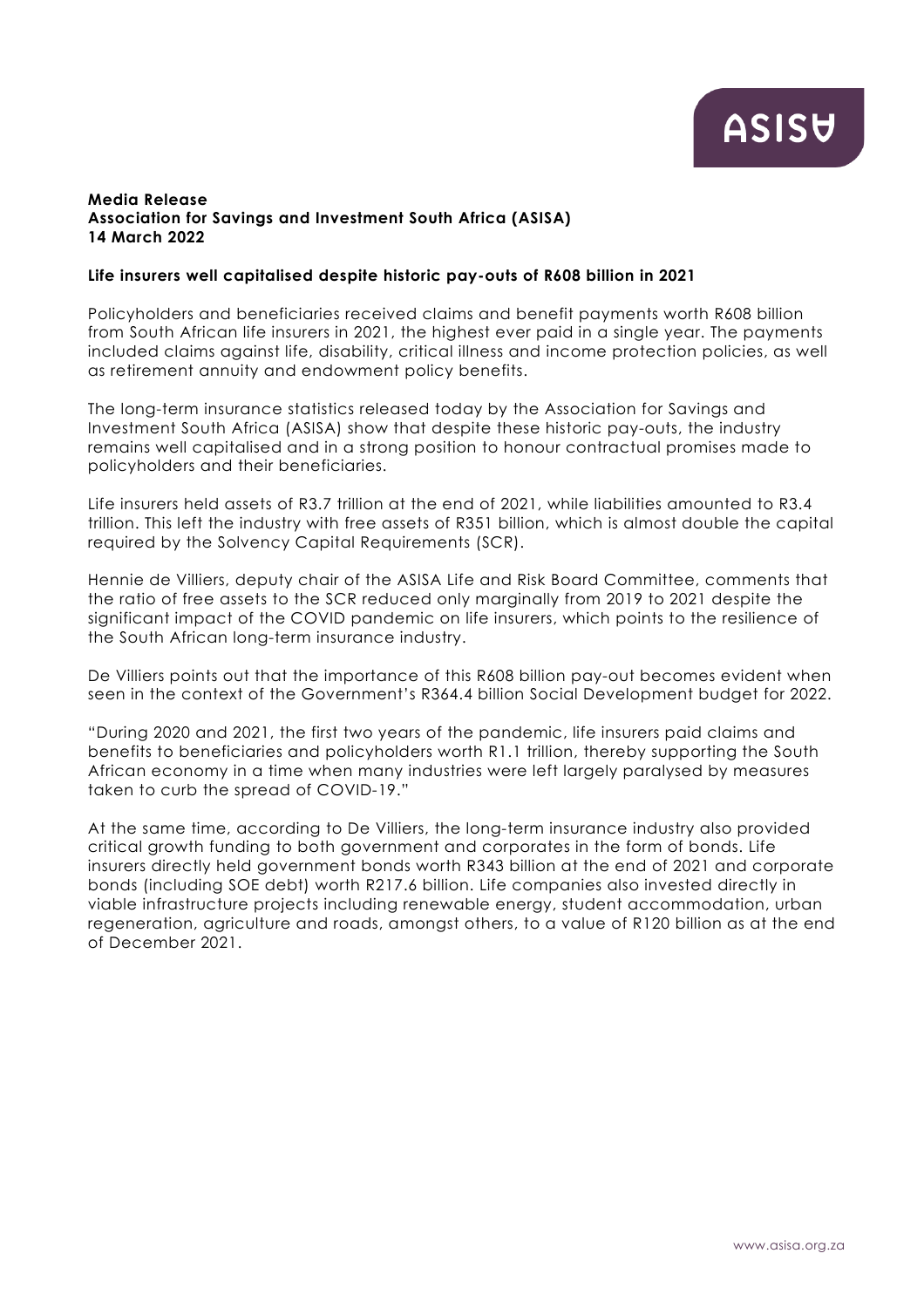## **The life industry in numbers**

|                              | 2019          | 2020          | 2021          |
|------------------------------|---------------|---------------|---------------|
| <b>Assets held</b>           | R3 trillion   | R3.2 trillion | R3.7 trillion |
| <b>Liabilities</b>           | R2.7 trillion | R2.9 trillion | R3.4 trillion |
| Free assets                  | R360 billion  | R334 billion  | R351 billion  |
| <b>Solvency Capital</b>      | 2.14          | 2.11          | 1.96          |
| <b>Requirements</b>          |               |               |               |
| (SCR) ratio                  |               |               |               |
| <b>Claims &amp; benefits</b> | R491 billion  | R523 billion  | R608 billion  |
| paid                         |               |               |               |

# **Recognising the value of life cover**

Following several years of a concerning upwards trend in policyholders stopping their risk policy premiums, life insurers have welcomed a drop in lapses for 2021.

The ASISA statistics show that 7.4 million risk policies were lapsed last year compared to 10.4 million in 2020 and 8.8 million in 2019. A lapse occurs when the policyholder stops paying premiums for a risk policy that has no fund value.

According to De Villiers, there has also been a strong uptake by consumers of recurring premium risk policies (life, disability, dread disease and income protection cover).

The statistics show that 10.4 million new individual recurring premium risk policies (life, disability, dread disease and income protection cover) were bought in the 12 months to the end of December 2021, compared to 8.9 million in 2020.

De Villiers explains that the COVID-19 pandemic has highlighted the importance of having risk cover and savings in place like no other event in the history of South Africa.

"The reality is that most of us know at least one person who lost his or her life due to COVID-19. We also know of many more people who lost their income during the pandemic, highlighting the importance of having access to savings."

He believes that witnessing the financial hardship faced by so many families as a result of the pandemic has played a big role in consumers placing greater value on having in place life cover and income protection cover.

De Villiers notes that unfortunately policyholders continued to surrender their savings policies at an increasing rate to access funds in a time of need. A surrender involves a policyholder withdrawing the fund value before a savings policy matures.

The statistics show that 938 148 savings policies were surrendered in 2021, compared to 825 548 the year before and 901 342 in 2019.